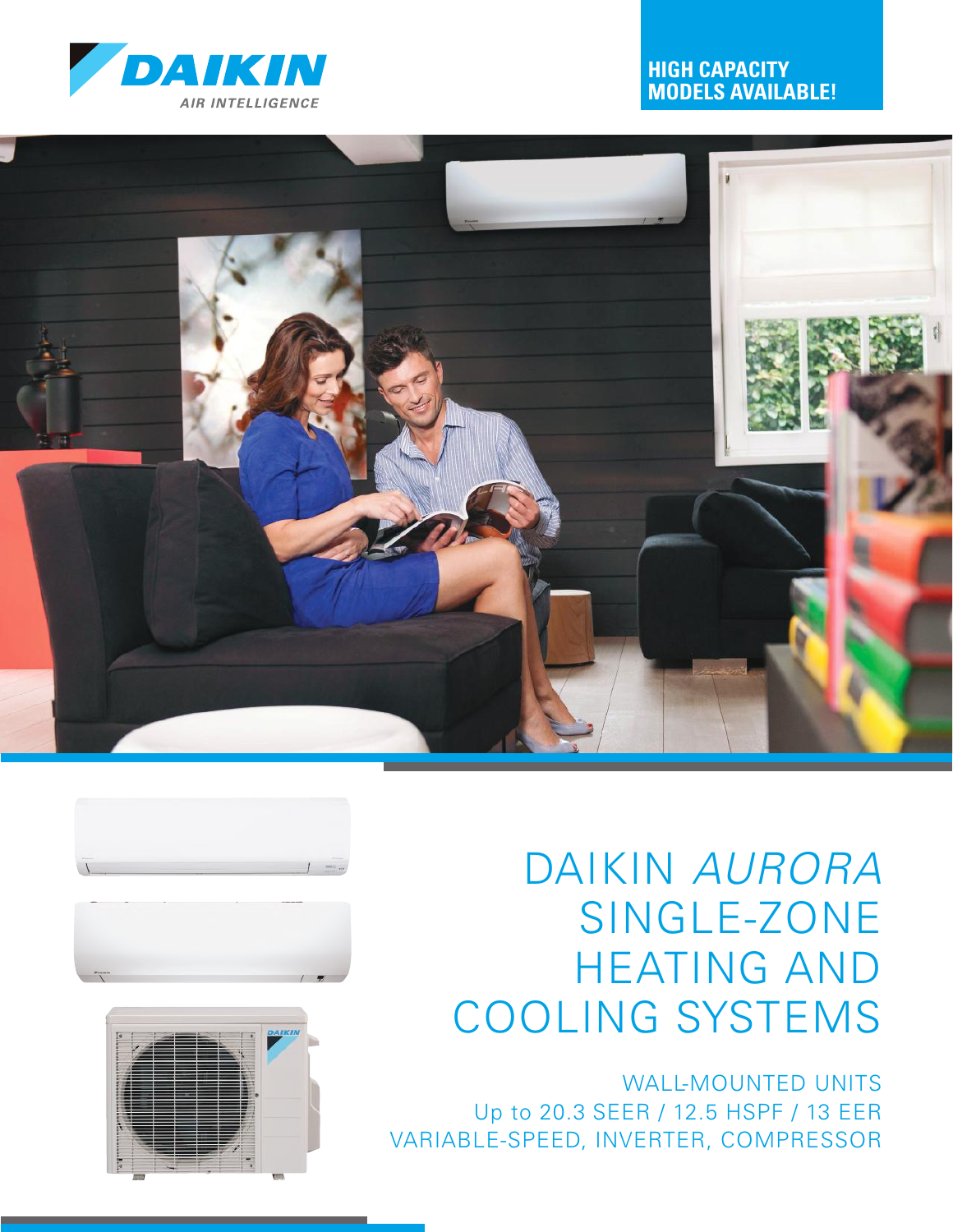Today, the air is perfect. Perfect temperature. Perfect humidity. Perfectly clean and fresh, like just after a rainstorm. And the only thing more perfect than this outdoor scenario is that it's all happening inside. Because that's where we work. That's where we play, where we sleep, where we truly live.

And that's why at Daikin, we aim to make the air inside as refreshing as the outside. Better comfort. Better control and efficiency. Better quality. So you can create your own unique ecosystem. And everyday is perfect. **Inside and out.**



#### *AIR INTELLIGENCE* built inside

A better understanding of how people inhabit their living spaces has led to products designed to create indoor environments that help use energy resources more effectively. Heat pumps extract or reject heat from the outside air, even in cold weather. They use an electrically powered compressor and are extremely effective at heating and cooling an apartment or a house. Daikin heat pumps are quiet and discreet, and use state-of-the-art technology to keep your energy bills low. With a Daikin heat pump, a large portion of the energy used to heat or cool your home comes from the outside air, a free and infinitely renewable resource.

2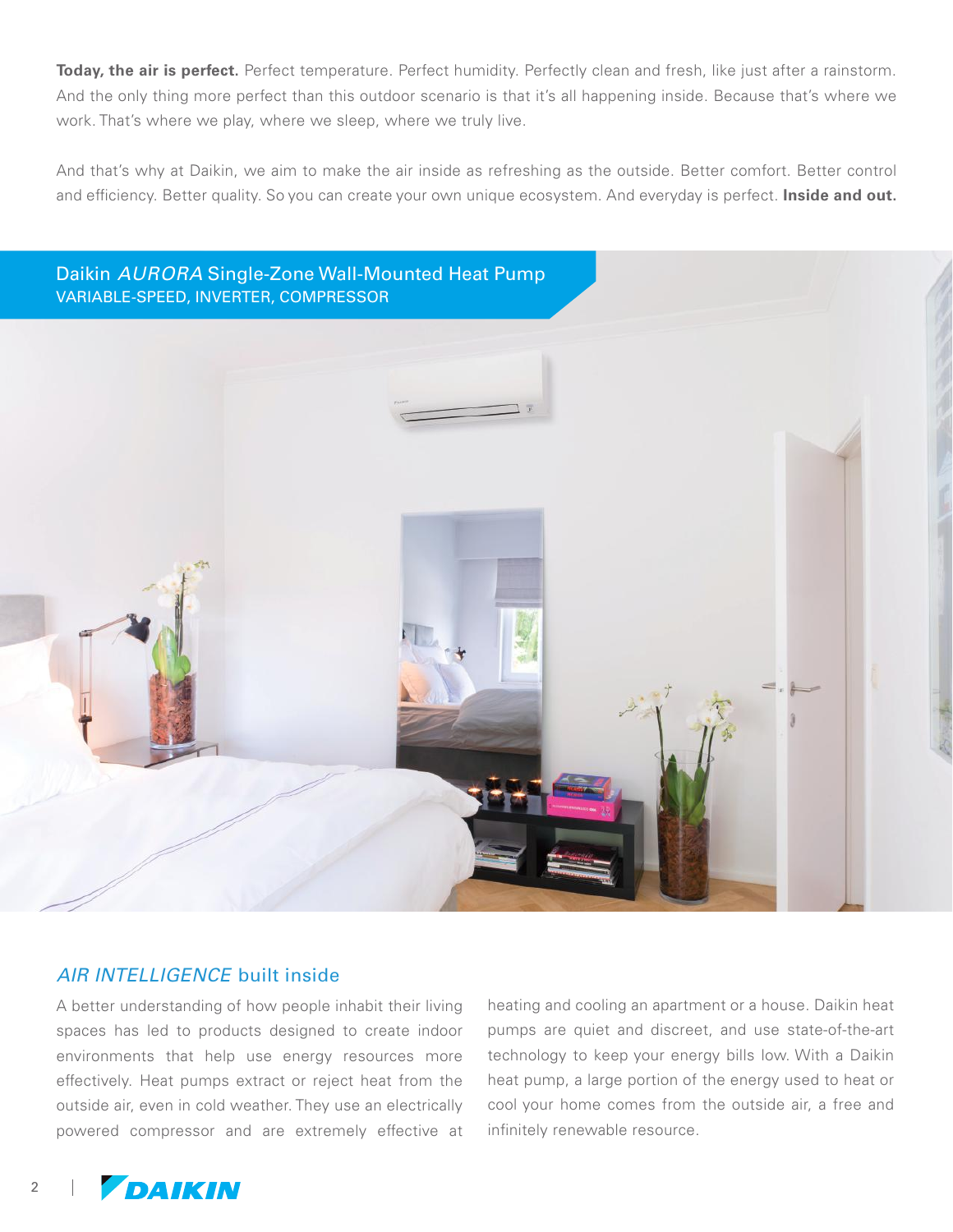



#### **Comfort**

We offer a wide range of products, and always provide you with the ideal solution, whether for an apartment, condo or a house. Our units are whisper quiet and, with their specially designed airflow pattern, they create your ideal indoor climate.

Daikin units are designed to include features that let you create your own unique ecosystem. From the wide-angle louver design to the auto-swing and comfortable mode controller settings, effective heating and cooling is ensured throughout the space.

#### Smart inverter technology

Integrated with a variable-speed inverter compressor, Daikin systems deliver the capacity required to maintain desired room conditions, typically reducing energy consumption by up to 30% or more (compared to traditional fixed-speed ducted systems). This technology minimizes temperature fluctuations and provides continuous cooling and heating comfort.

#### Energy efficiency

Our products are designed to be highly efficient all year round, and their low energy consumption is reflected in low energy bills for you.

#### **Control**

Our expertise makes life easier for you, allowing you to control your system via a smartphone app\*\* or a user-friendly remote control.

#### **Reliability**

Daikin products are renowned for their reliability. And you can rely on service to match, with industry leading warranties.\*



Complete warranty details available from yourlocal dealer/contractor or at www.daikincomfort.com. To receive the 12-Year Parts Limited Warranty, online registration must be completed within 60 days of installation. Online registration is not required in California or Québec.

\*\* Adaptor required.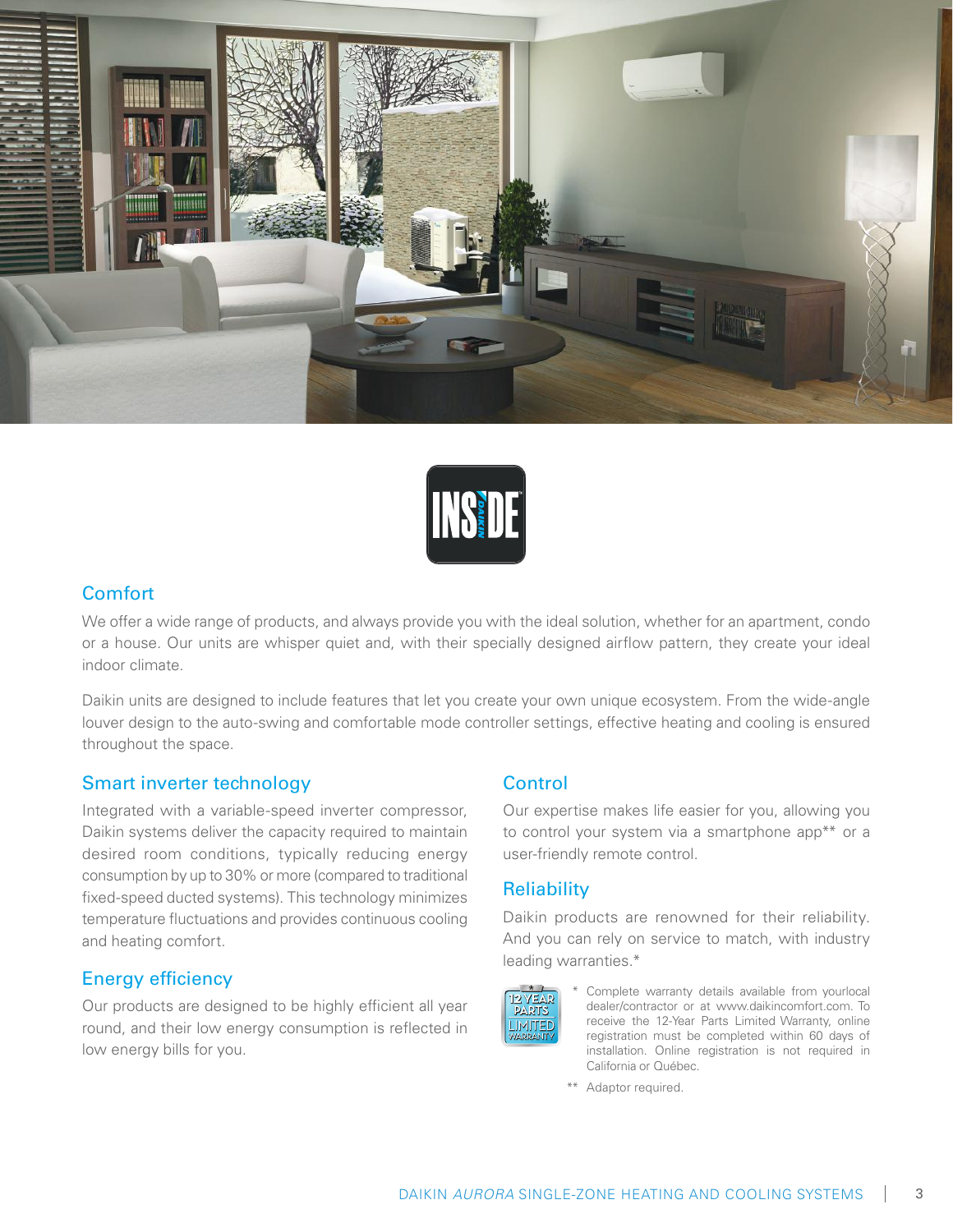## Daikin *AURORA* Single-Zone Heating and Cooling Systems

## Designed for living: Solutions for colder regions.

Living in colder climates doesn't mean a heat pump isn't a viable option to heat each space in your home or business. The outdoor units of this Daikin *AURORA* heat pump system have been redesigned to withstand extreme weather conditions, even when it is down to -13°F WB (-25°C WB).

#### Premium comfort features:

- » **Energy Efficient**  Up to 20.3 SEER / 12.5 HSPF / 13 EER for ultra-efficient cooling and heating operation and reduced operating costs compared to conventional lower-efficiency systems.
- » **Advanced Filtration**  Long life, washable filters.
- » **Enhanced Capacity**  Up to 100% rated heating capacity at 5°F WB (-15°C WB) and confirmed continuous operation as low as -13°F WB (-25°C WB) ambient temperature. Up to 100% rated cooling capacity at 104°F DB (40°C DB).

## Ideal solution for:

- » Primary living areas (master bedrooms and living rooms)
- » Hot or cold rooms
- » Rooms with poor air flow
- » Renovations and remodeling
- » Basements, attics and garages
- » New construction

## Outdoor unit features:



**Anti-Corrosion Treatment on Heat Exchanger**

**Cold Climate Ready** (continuous operation down to -13°F WB (-25°C WB))



**Our outdoor unit drain pans** have up to 14 holes which allows for effective drainage of condensation. In some cases, this improved drain pan design

eliminates the need for drain pan heaters, resulting in higher efficiencies in low ambient temperatures.



4

**Outdoor Unit Quiet Operation –**

When combined with FTX18/24 indoor units.

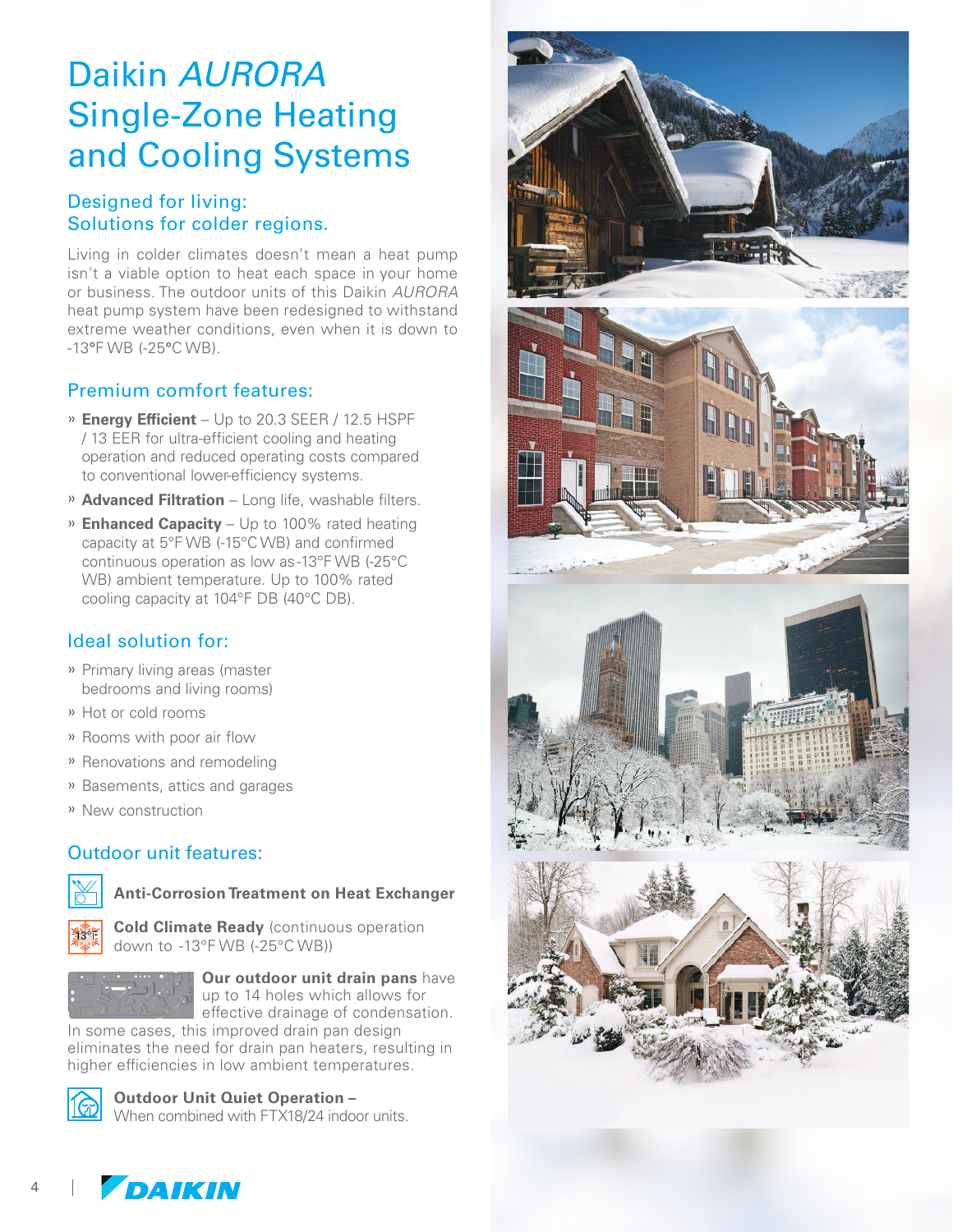#### DAIKIN *AURORA* WALL-MOUNTED UNITS Up to 20.3 SEER / 12.5 HSPF / 13 EER VARIABLE-SPEED, INVERTER, COMPRESSOR

## Discreet wall-mounted unit providing high efficiency and comfort.

The smooth panel of the *AURORA* indoor unit allows it to blend in with any decor. Whether your rooms are large or small, Daikin has units with the capacities to provide the climate you want and which suit your budget.

#### Indoor unit features:



**Program Dry** allows humidity levels to be reduced.



**Titanium Apatite Photocatalytic Air Purifying Filter –** This filter combines the air-purifying filter and titanium apatite photocatalytic deodorizing filter in a single highly effective unit.



**Hot Start –** Reduces cold drafts when the heating operation starts or when the unit changes from cooling to heating.



**Comfort Airflow Mode** adjusts the direction and airflow rate so that the air from the unit does not blow directly on the occupants of the room.



**Pushing the POWERFUL button** on the remote control gives you a boost in cooling or heating power for a 20-minute period, even if the unit is already operating at high capacity.



**FTX09/12/15 Indoor Unit**



**FTX18/24 Indoor Unit**



**Intelligent Eye**

**3-D Airflow**

## Knowledge is power.

In general, system performance is measured by a higher Seasonal Energy Efficiency Ratio (SEER) and Energy Efficiency Ratio (EER). Higher ratings mean lower operating costs. Similarly, a higher rated Heating Seasonal Performance Factor (HSPF) and Coefficient of Performance (COP) means a more efficient air-source heat pump.



Daikin *AURORA* Single-Zone Heat Pump Efficiency Ratings



## Why is it important?

The COP of a heat pump is the ratio of:  $COP = \frac{energy out}{energy in}$ When the COP is >1, the result is a system providing more heating energy than energy consumed. As the COP increases, the higher the efficiency — resulting in lower utility costs.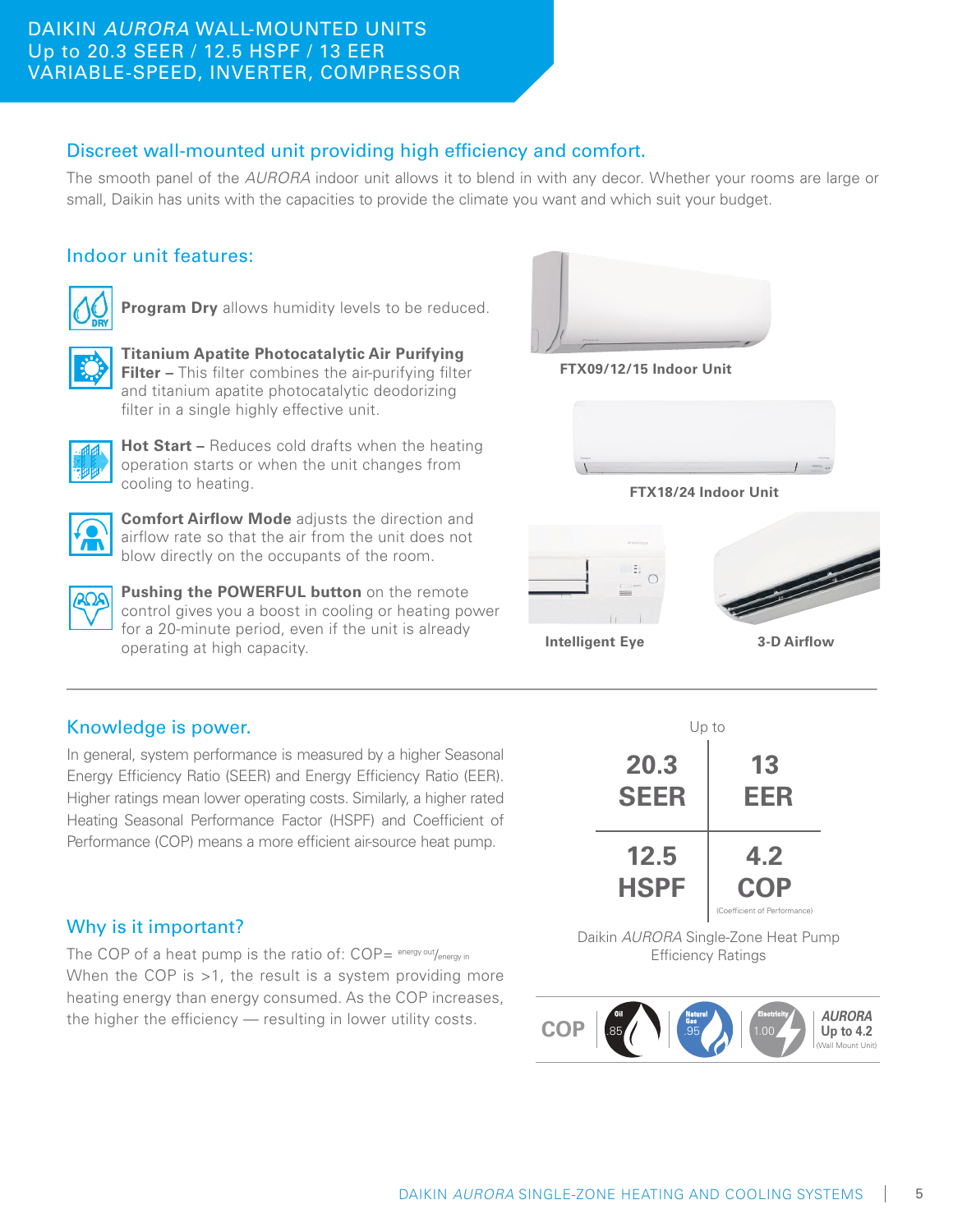

#### Individual comfort and control.

Daikin systems come standard with an infrared remote controller allowing you to access all functions at the click of a button.

#### From anywhere in the world. Or your living room.



It can happen to anyone. You forgot to change the temperature of your heat pump system or air conditioner before leaving the house, or you will be delayed returning home and wish to avoid needlessly heating or cooling your home. What in the past would have resulted in wasted energy is no longer a problem. With the Daikin Comfort Control or DKN App, you are always in control. You can use your tablet or smart-phone to access your Daikin system via the internet\*.

\* Requires purchase and installation of BRP072A43 or AZAI6WSCDKB Wi-Fi adaptors. Features vary by adaptor. See each adaptor's product flyer for more information.

#### **NEW!** Daikin *One+* Smart Thermostat



The Daikin *One*+ smart thermostat is now available for single and multi-zone indoor unit models. With the new translation adaptor, connecting the Daikin *One*+ smart thermostat provides several user features including remote monitoring, control and geofencing using the Daikin *One* home app, *Google*, and *Amazon* voice assistants. Learn more at www.daikinone.com.

\*\*Note that the handheld remote that comes with the indoor unit should not be used together with the Daikin *One*+ smart thermostat.

#### **NEW!** Daikin DKN Plus Interface



The new Daikin DKN Plus Interface (AZAI6WSPDKC) enables the energy-efficient control of Daikin air conditioners by a third-party thermostat or an automation system. With this interface, third-party devices

or systems can control the Single-Zone and Multi-Zone indoor units through DKN Cloud NA App via Wi-Fi, Cloud API, Modbus®, BACnet™ MS/TP, or thermostat relay contacts. This interface can be commissioned easily through the DKN Cloud NA app via Bluetooth® Low Energy (BLE). Learn more at www.daikinac.com.

#### **NEW!** Daikin *SplitXpress* Selection Tool

The new interactive *SplitXpress* mobile app and website provide a complete product selection tool to streamline system selection for single and multizone projects. Users can create equipment selections and add accessories / pricing details to quickly share quotes with customers. Available for free on the *App Store* (iOS) and *Google Play* (Android), and at https://splitxpress.daikincity.com.



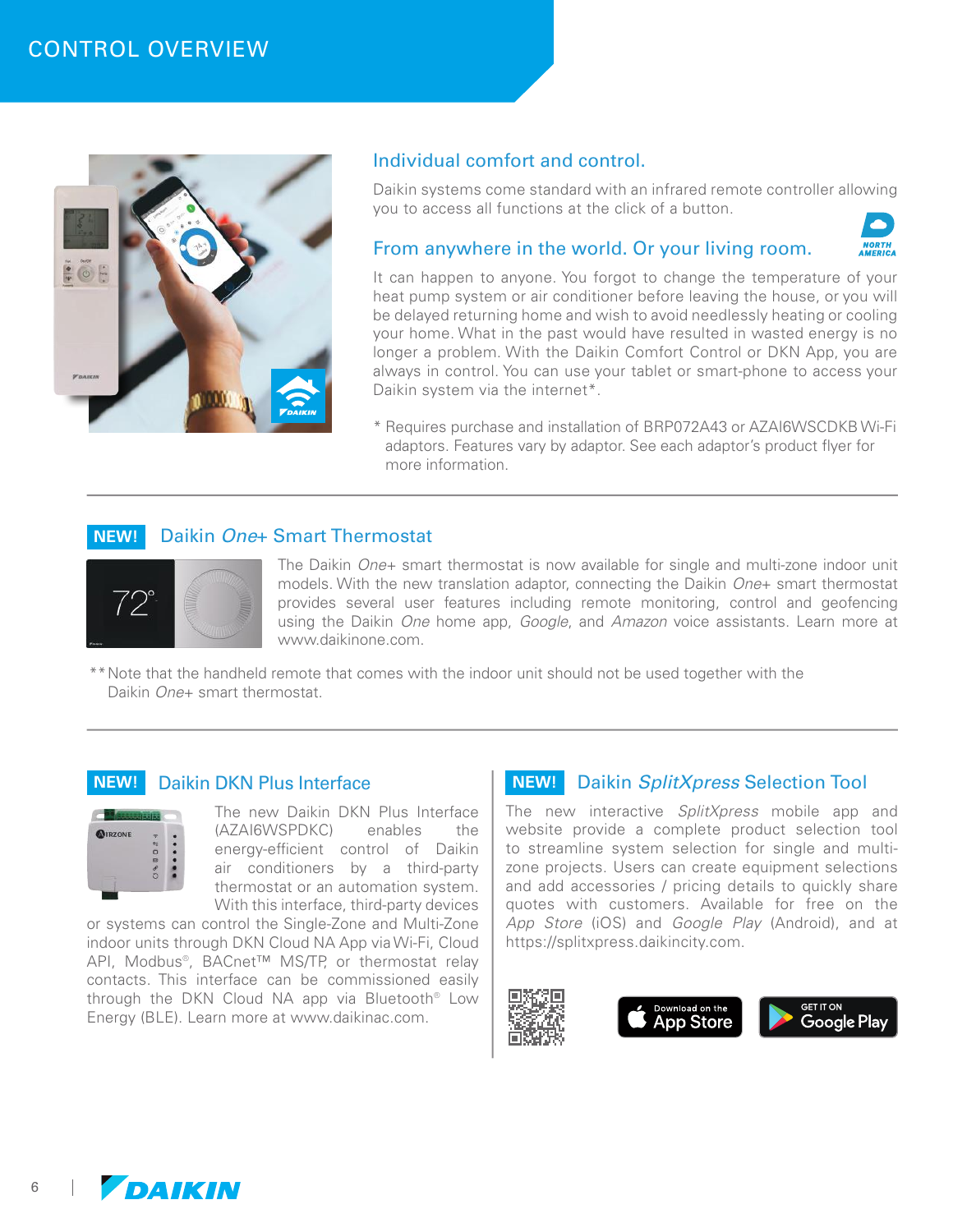## SPECIFICATIONS

| <b>Unit</b><br><b>Class</b> | <b>Indoor Unit Model #/</b><br><b>Dimensions (HxWxD)</b>           | <b>Outdoor Unit Model #/</b><br><b>Dimensions (HxWxD)</b> | <b>Efficiency Rating</b>                 | <b>Lowest Sound Level</b><br>(dB(A)) |                | <b>Weight (lbs)</b> |                | <b>AHRI#</b> | <b>ENERGY</b><br><b>STAR®</b>  |
|-----------------------------|--------------------------------------------------------------------|-----------------------------------------------------------|------------------------------------------|--------------------------------------|----------------|---------------------|----------------|--------------|--------------------------------|
|                             |                                                                    |                                                           |                                          | Indoor**                             | <b>Outdoor</b> | <b>Indoor</b>       | <b>Outdoor</b> |              | Certified <sup>+</sup>         |
| 09                          | FTX09NMVJU                                                         | RXL090MVJU                                                | 20 SEER / 12.5 EER /<br><b>12.5 HSPF</b> | 19                                   | 49             | 18                  | 60             | 8849533      | energy L<br><b>ENERGY STAP</b> |
|                             | 11-1/4 x 30-5/16 x 8-3/4                                           | 21-5/8 x 26-% x 11-3/16                                   |                                          |                                      |                |                     |                |              |                                |
| 12                          | FTX12NMVJU                                                         | RXL120MVJU9                                               | 20 SEER / 12.5 EER /<br>12 HSPF          | 19                                   | 50             | 18                  | 70             | 204717600    | energy L<br><b>ENERGY STAF</b> |
|                             | $11 - \frac{1}{4} \times 30 - \frac{5}{16} \times 8 - \frac{3}{4}$ | 21-5/8 x 26-% x 11-3/16                                   |                                          |                                      |                |                     |                |              |                                |
| 15                          | FTX15NMVJU                                                         | RXL150MVJUA                                               | 20 SEER / 13 EER /<br>12.5 HSPF          | 33                                   | 50             | 27                  | 108            | 205663349    | energy L<br><b>ENERGY STAP</b> |
|                             | 11-% x 39 x 10-%                                                   | 28- <sup>15</sup> /16 x 34-1/4 x 12-5/8                   |                                          |                                      |                |                     |                |              |                                |
| 18                          | FTX18UVJU                                                          | RXL18UMVJUA                                               | 20.3 SEER / 12.5 EER /<br>10.3 HSPF      | 32                                   | 54             | 33                  | 130            | 205663342    | No.                            |
|                             | 13-3/8 x 41-5/16 x 10-1/4                                          | 28-15/16 x 34-1/4 x 12-5/8                                |                                          |                                      |                |                     |                |              |                                |
| 24                          | FTX24UVJU                                                          | RXL24UMVJUA                                               | 20 SEER / 12.5 EER /<br>10.3 HSPF        | 34                                   | 55             | 33                  | 130            | 205663344    | No.                            |
|                             | 13-3/8 x 41-5/16 x 10-1/4                                          | 28- <sup>15</sup> /16 x 34-1/4 x 12-5/8                   |                                          |                                      |                |                     |                |              |                                |

\*\*On SL fan speed



<sup>+</sup> Proper sizing and installation of equipment is critical to achieve optimal performance. Split system air conditioners and heat pumps must be matched with appropriate coil components to meet **ENERGY STAR**<sup>®</sup> criteria. Ask your contractor for details or visit www.energystar.gov.



Use of the AHRI Certified**®** mark indicates a manufacturer's participation in the certification program. For verification of certification for individual products, go to www.ahridirectory.org